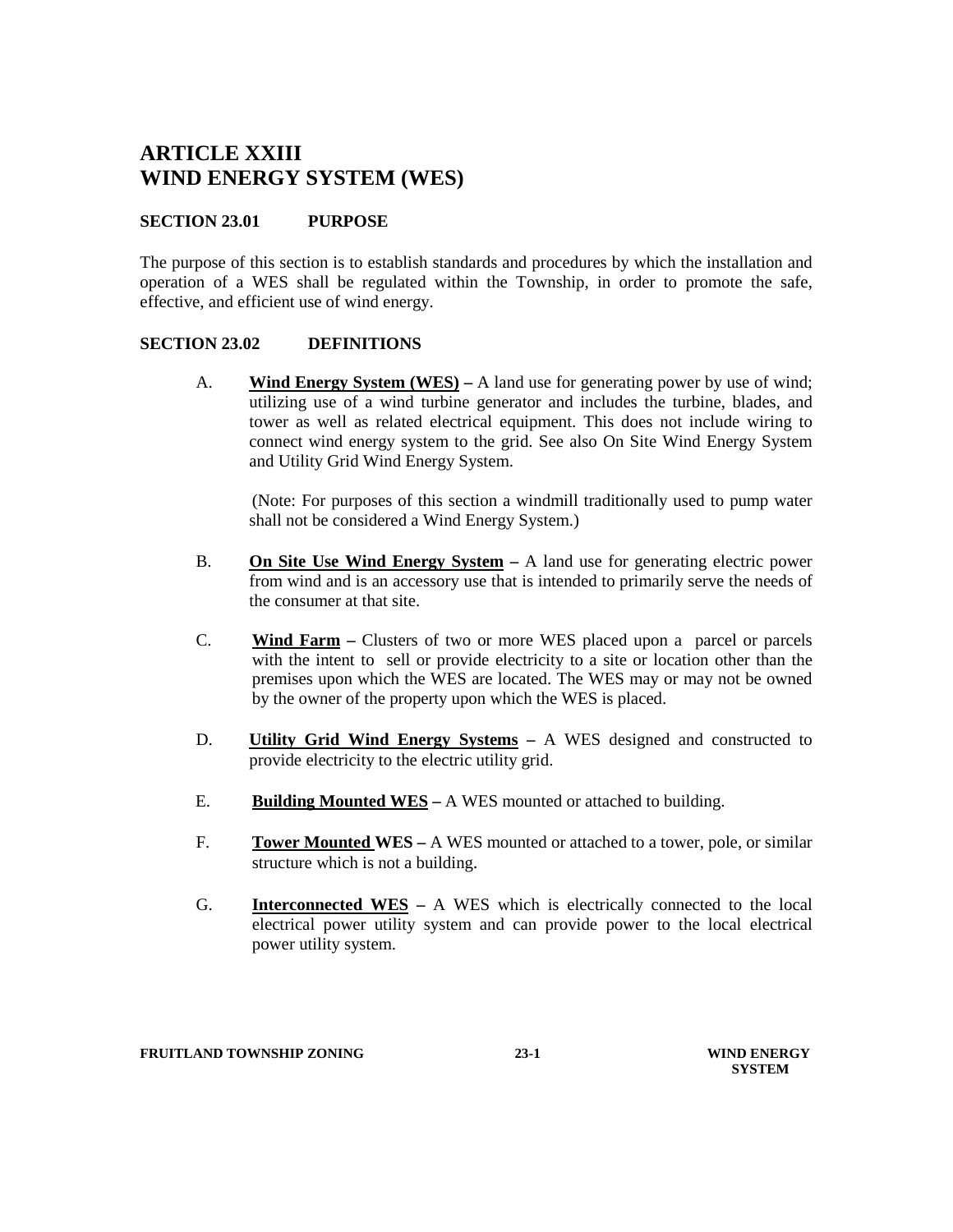- H. **WES Height –** The distance from the ground at normal grade and the highest point of the WES which is the tip of a rotor blade when the blade is in full vertical position.
- I. **WES Setback –** The distance from the base of the tower or structure upon which the WES is mounted to the nearest lot line. In the case of multiple parcels utilized for multiple or single WES, the setbacks shall be taken from the outside boundary of the parcels utilized for the WES project.
- J. **Nacelle -** In a wind turbine, the nacelle refers to the structure which houses all of the generating components, gearbox, drive train, and other components.
- K. **Shadow Flicker –** Alternating changes in light intensity caused by the moving blade of a WES casting shadows on the ground and stationary objects such as dwellings.
- L. **Applicant –** The person, firm, corporation, company, limited liability corporation or other entity which applies for Township approval under this section, as well as the applicant's successor(s), assign(s), and/or transferee(s) to any approved WES. An applicant must have the legal authority to represent and bind the landowner or lessee who will construct, own and operate the WES. The obligations regarding a zoning approval for any approved WES shall be with the land owner and the owner(s) of the WES and jointly and severally with the owner and operator or lessee of the WES if different than the owner.

#### **SECTION 23.03 STANDARDS FOR ALL WIND ENERGY SYSTEMS**

All WES applications shall require fees as established by the Township Board and submitted along with the Zoning Compliance Permit Application and comply with the following:

- (1) Diagram Applicant shall submit a Zoning Compliance Permit Application for approval which must provide a drawing with accurate measurements which would illustrate at a minimum the following:
	- (a) Height of the Wind Energy System.
	- (b) Property lines with dimension.
	- (c) Buildings on the site.
	- (d) Location of the Wind Energy System including any guy wires and distribution lines.
	- (e) Tower Safety Features.

#### **FRUITLAND TOWNSHIP ZONING 23-2 WIND ENERGY**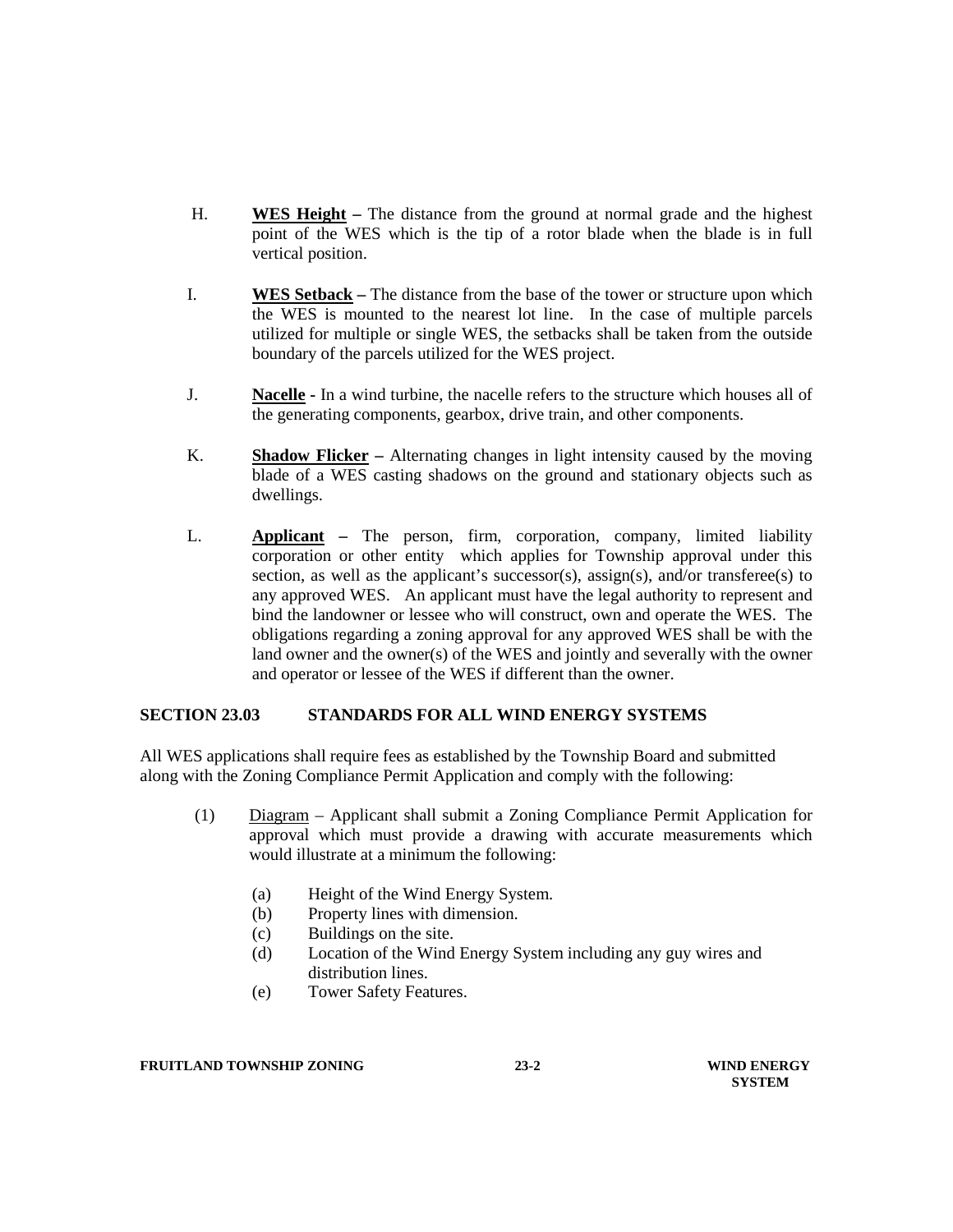- (f) Size of rotor or blades.
- (g) The setbacks from the property lines.
- (2) Setbacks
	- (a) A tower mounted WES shall be set back from all lot lines a distance which is at least equal to 1.25 times the height of the WES as measured from the lot line to the base of the tower and no portion of the WES, including the guy wire anchors, shall be located within or above the required front, side, or rear yard setback.
		- (b) A building mounted WES shall have a distance from the nearest property line which is at least equal to 1.25 times the height of the WES as measured from the point of attachment to the structure or building to the top of the WES with the blade in the vertical position.
- (3)Shared WES Usage An On Site Use WES may provide electrical power to more than one dwelling unit, provided the dwelling units are located on property or properties that are adjacent to the property or properties on which the WES is located.
- (4) Rotor or Blade Clearance
	- (a) Blade arcs created by a tower mounted WES shall have a minimum of 30 feet of clearance over and from any structure, adjoining property or tree.
	- (b) The blade arcs created by a building mounted WES shall have a minimum clearance of eight feet or be designed so the blade or other moving parts do not present a safety hazard.
- (5) Lighting **-** Prohibited.
- (6) Sound Pressure Level
	- (a) On Site Wind Energy systems shall not exceed 55 dB (A) at the property line closest to the WES. This sound pressure level may be exceeded during short-term events such as severe wind storms. If the ambient sound pressure level exceeds 55 dB (A), the standard shall be ambient  $dB(A)$  plus 5 dB  $(A)$ .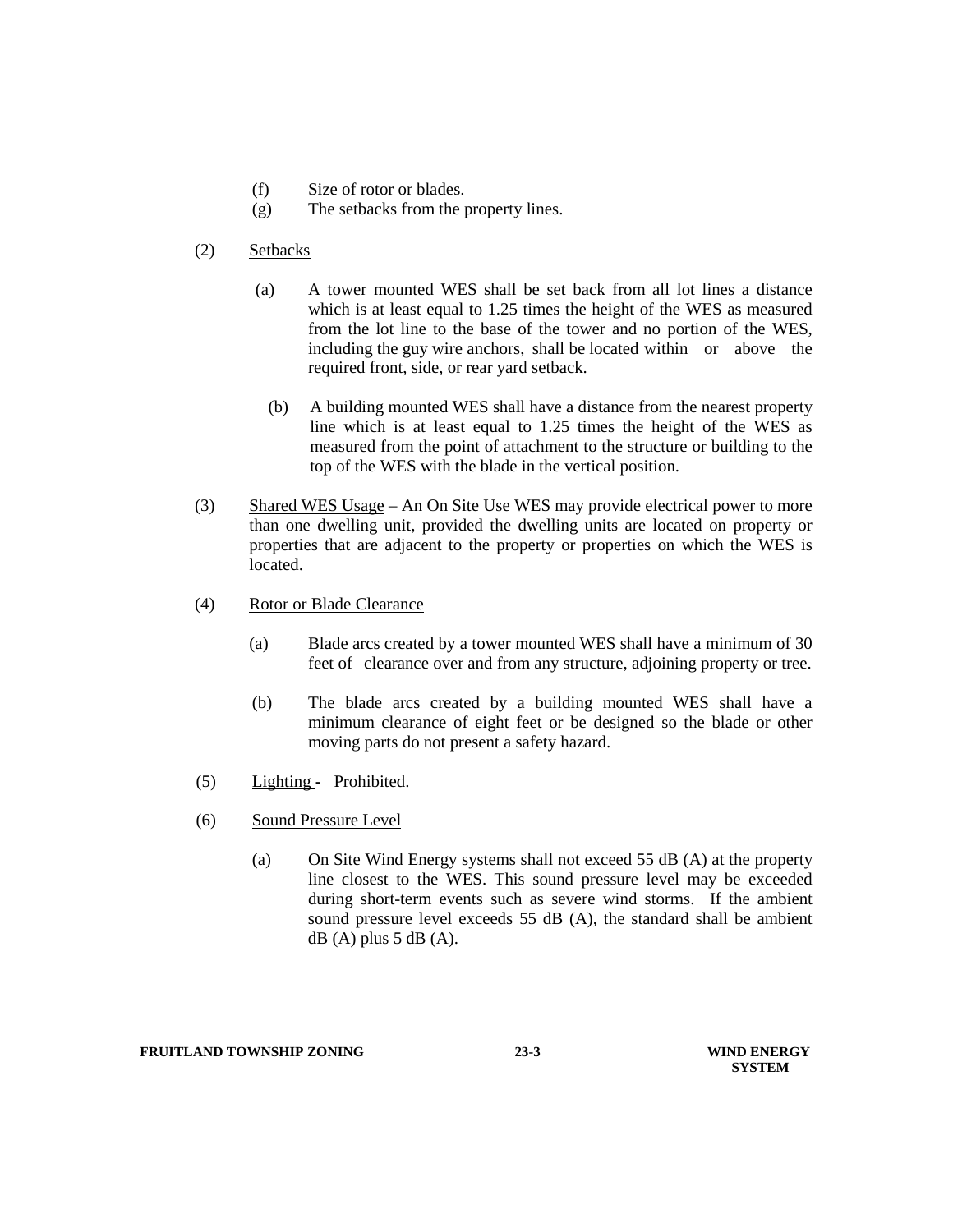- (b) Utility Grid Wind Energy Systems and Wind Farms shall be measured at the property line closest to the WES at the outside boundary of all property used for the Utility Grid Wind Energy System. In addition, the applicant shall provide modeling and analysis that will demonstrate that the Utility Grid Wind Energy System or Wind Farm will not exceed the maximum permitted sound pressure.
- (7) Shadow Flicker **–** The Planning Commission or Zoning Administrator may request that the applicant at their own expense perform an analysis of potential shadow flicker. The analysis shall identify locations of shadow flicker that may occur, and shall describe measures such as screening that shall be taken to eliminate or minimize the shadow flicker.
- (8) Siting Standards and Visual Impact The colors and surface treatment of the WES and supporting structures shall be non-obtrusive such as white, off white or gray. No part of the structure shall be used for signs or advertising.
- (9) Construction Codes and Interconnection Standards
	- (i) All applicable state construction and electrical codes and local building permit requirements.
	- (ii) Federal Aviation Administration requirements.
	- (iii) The Michigan Airport Zoning Act, Pubic Act 23 of 1950, as amended.
	- (iv) The Michigan Tall Structures Act, Public Act 259 of 1959, as amended.
	- (v) Regulations for private landing strips in or adjacent to Fruitland Township.
	- (vi) The Michigan Public Service Commission and Federal Energy Regulatory Commission if the WES is an interconnected system.
- (10) Environment The Planning Commission or Zoning Administrator may request that the applicant at their own expense demonstrate compliance with all relevant Federal, State and Local Natural Resources and Environmental Laws.
- (11) Safety
	- (i) Each WES shall be equipped with both a manual and automatic braking device capable of stopping the WES operation in high winds, or must be designed so that the rotational speed of the rotor blade does not exceed the design limits of the rotor.
	- (ii) To prevent unauthorized access, each WES excluding building mounted must comply with at least one of the following provisions, and more than one if required by the Planning Commission: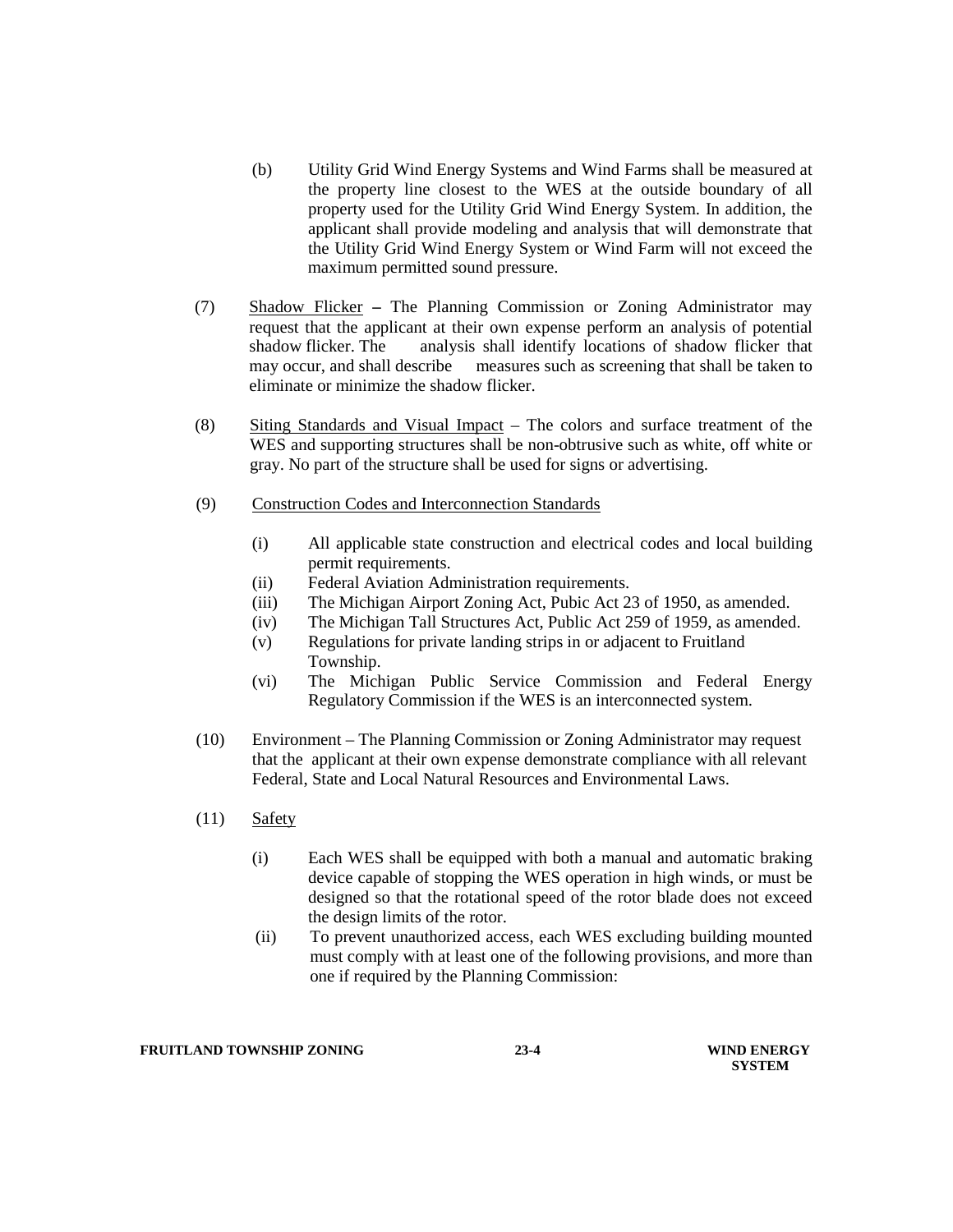- (1) Tower climbing apparatus shall not be located within 12 feet of the ground.
- (2) A locked anti-climb device shall be installed and maintained.
- (3) A tower capable of being climbed shall be enclosed by a locked, protective fence at least ten feet high.
- (iii) All WES shall have lightning protection.
- (iv) If a tower is supported by guy wires, the wires shall be clearly visible to height of at least 10 feet above the guy wire anchors
- (v) The minimum height of the lowest position of the rotor or blade shall be at least 30 feet above the ground except for building mounted WES.
- $(12)$  Signs
	- (i) Each WES shall have one sign not to exceed two square feet posted at the base of the tower, or, if the structure is fenced, on the fence. The sign shall include the following information:
		- (1) The words "Warning: High Voltage
		- (2) Emergency phone numbers.
		- (3) Shutdown procedure as applicable.
	- (ii) A WES shall not include any advertising of any kind, except the nacelle may have lettering that exhibits the manufacturer's and/or owner's identification.
- (13) Electromagnetic Interference **–** WES shall be designed, constructed and operated so as not to cause radio and television interference.
- (14) Maintenance WES must be kept and maintained in good repair and condition at all times and shall not pose a potential safety hazard.
- (15) Distribution Lines All distribution lines from the WES shall be located and maintained underground, both on the property where the WES will be located and off-site. The Planning Commission may waive the requirement that distribution lines for the WES which are located off-site (i.e. are not located on or above the property where the WES will be located) be located and maintained underground if the Planning Commission determines that to install, place, or maintain such distribution lines underground would be impractical or unreasonably expensive.